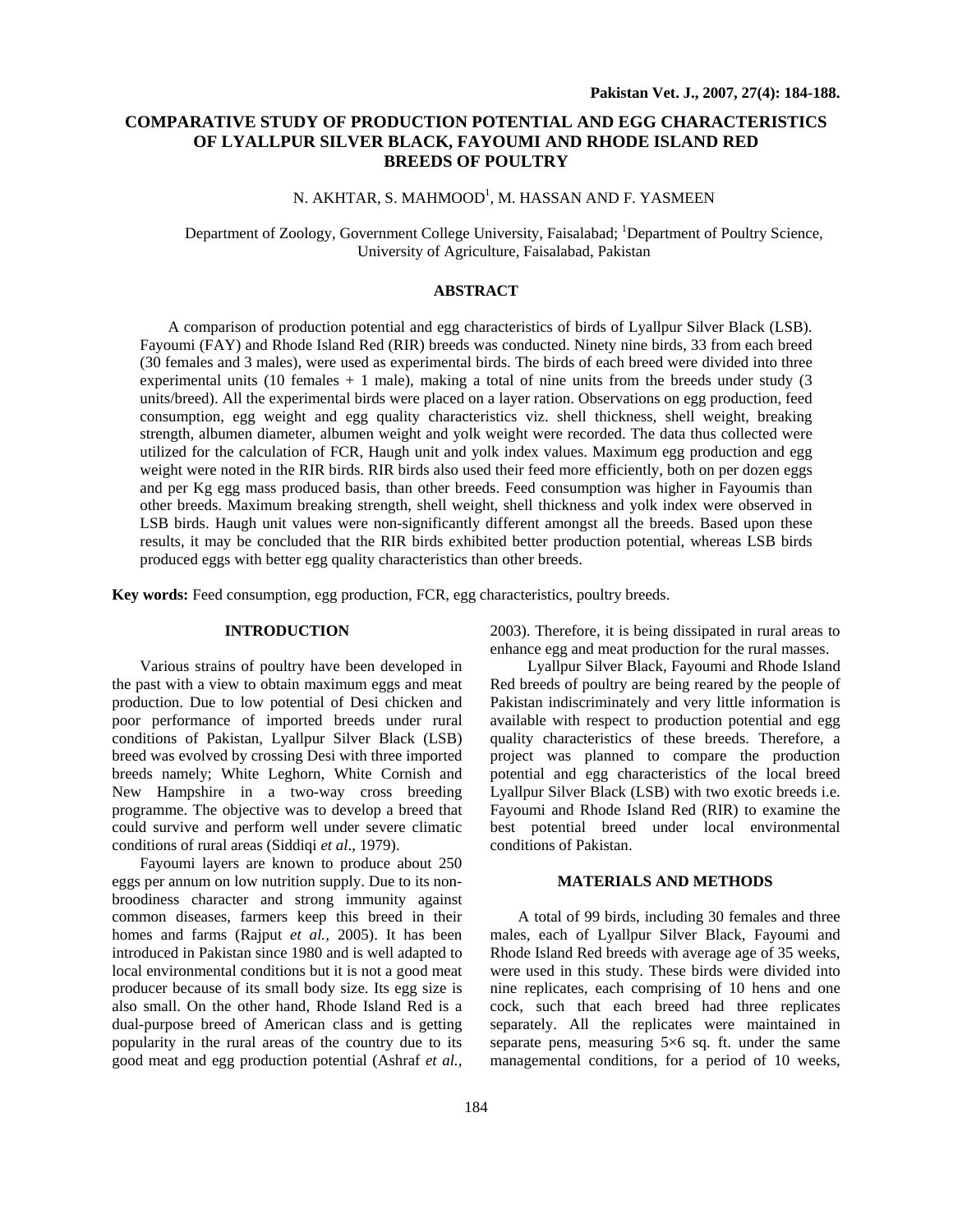The birds were provided light for 16 ½ hours daily. The birds were offered a commercial layer ration (Table 1) throughout the experimental period of 10 weeks. Collection of residual feed was done weekly and then it was re-weighed. Feed consumption per bird was calculated by subtracting the feed residue from the feed offered. Eggs were collected from the pens daily at 12:00 noon to record daily egg production per replicate. At the end of each experimental week, egg production/bird/week was calculated. Eggs laid per replicate were weighed daily and then at the end of each experimental week average egg weight was calculated. Feed conversion ratio (FCR) on the basis of one dozen of eggs and one Kg mass of eggs was calculated.

**Table 1: Ingredients and chemical composition of the experimental layers ration** 

| <b>Ingredients</b>              | Ratio |
|---------------------------------|-------|
| Corn yellow                     | 40.5  |
| Rice                            | 20.0  |
| Rice polishing                  | 7.50  |
| Soybean meal                    | 6.70  |
| Cotton seed meal                | 1.50  |
| Corn gluten 60%                 | 6.10  |
| Fish meal                       | 5.30  |
| Di-calcium phosphate            | 2.70  |
| Limestone                       | 7.00  |
| Molasses                        | 2.20  |
| Vitamin/mineral premix          | 0.50  |
| Total                           | 100.0 |
| <b>Chemical composition</b>     |       |
| Crude protein (%)               | 16.04 |
| Metabolizeable energy (Kcal/Kg) | 2802  |
| Vitamin A (IU/Kg)               | 3000  |
| Calcium (%)                     | 3.50  |
| Phosphorus $(\%)$               | 0.74  |
| Crude fiber $(\%)$              | 3.73  |
| Lysine $(\%)$                   | 0.76  |
| Methionin (%)                   | 0.37  |

The egg quality parameters were determined on fortnight basis. For this purpose, three eggs per replicate were taken randomly to determine various egg quality parameters viz., breaking strength, shell weight, shell thickness, yolk height, yolk diameter, and albumin weight and albumin height. Breaking strength was measured by egg testing equipment. Egg shell thickness

was recorded using a micrometer screw gauge. Yolk index was calculated by dividing the yolk height with the yolk diameter. Haugh unit was calculated as the ratio between egg weight and albumin height. The data thus collected were subjected to analysis of variance technique using Completely Randomized Design. Differences between means were compared using Duncan's Multiple Range test (Steel *et al.,* 1997).

## **RESULTS AND DISCUSSION**

#### **Production performance**

Mean values of feed consumption, egg production, egg weight and FCR/dozen of eggs and FCR/Kg egg mass for birds of the three breeds are shown in Table 2. Feed consumption per bird per week in Fayoumi was significantly  $(P<0.05)$  higher compared to that of LSB and RIR. The lowest feed consumption per bird per week was recorded in RIR birds. Feed consumption due to weeks and interaction between breed  $\times$  weeks was also significant (P<0.05). Mahmood *et al*. (1984) also observed lesser feed consumption in LSBs than those of Fayoumi birds. Similar findings were observed by Leeson *et al.* (1997) and Jaroni *et al*. (1999) where strain showed a significant (P<0.05) effect on feed intake rather than that of rearing diet. Normally, feed consumption is considered a heritable characteristic, however, a probable explanation for more feed consumption in Fayoumi birds might be their activeness, where a large portion of feed might have been consumed in their physical activities.

RIR birds laid more eggs compared to LSB and Fayoumi birds (P<0.05). The lowest egg production was recorded in LSB birds. However, the difference in egg production between LSB and Fayoumi birds was non-significant. Similarly, the effect of weeks on egg production of LSB, Fayoumi and RIR was nonsignificant. Sazzad (1992) also observed higher egg production in RIR than indigenous breeds. Egg production of RIR birds has also been reported higher than LSB birds (Ashraf *et al*., 2003). The reason for higher egg production in RIR might be their better genetic potential. Contrary to the findings of the present study, Mahmood *et al.* (1984) observed that Fayoumi exhibited higher egg production than LSB birds. According to Leeson *et al.* (1997) and Hocking *et al.* (2003), there were no detectable differences between breeds within category (traditional and commercial lines) in egg production (P>0.05). The reason for contrary findings might be the difference in the genetic potential of the breeds used in these studies.

Fayoumi hens laid lighter/smaller eggs than those of LSBs and RIRs, whereas, Lyallpur Silver Black hens laid heavier eggs than birds of other two breeds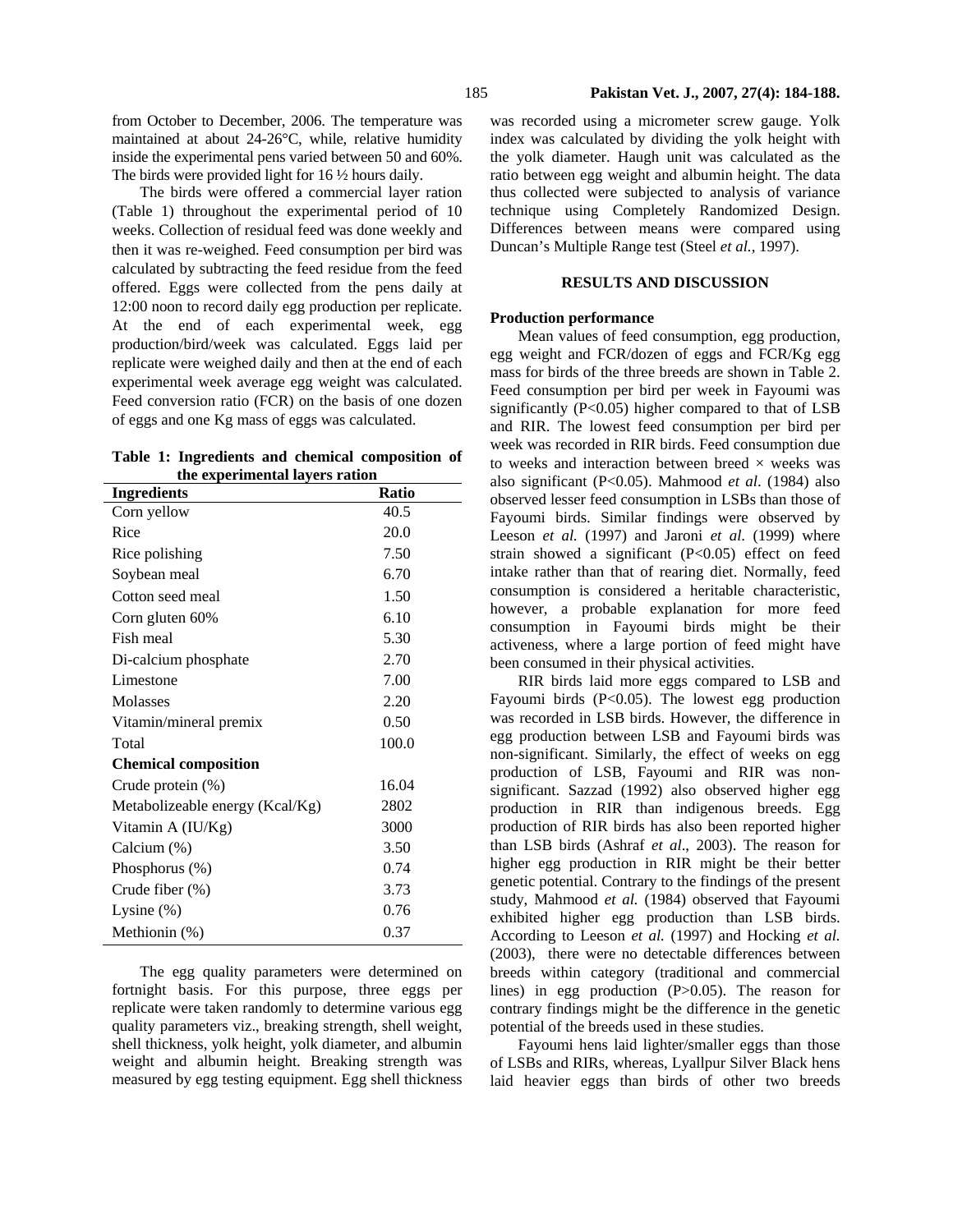|                                                                                                        | <b>Parameters</b> | <b>Treatment groups</b> |  |
|--------------------------------------------------------------------------------------------------------|-------------------|-------------------------|--|
|                                                                                                        |                   |                         |  |
| mass basis for Lyallpur Silver Black, Fayoumi and Rhode Island Red birds                               |                   |                         |  |
| Table 2: Mean values of feed consumption, egg production, egg weight, FCR/dozen of eggs and FCR/Kg egg |                   |                         |  |

| <b>Parameters</b>                   |                           |                           |                           |
|-------------------------------------|---------------------------|---------------------------|---------------------------|
|                                     | <b>LSB</b>                | <b>FAYOUMI</b>            | <b>RIR</b>                |
| Feed consumption per bird/week (kg) | $0.776^{\circ} \pm 0.053$ | $0.808^a \pm 0.078$       | $0.738^{\circ} \pm 0.063$ |
| Egg production (Nos.)               | $3.60^b \pm 0.313$        | $3.72^b$ + 0.342          | $4.49^a \pm 0.350$        |
| Egg weight $(g)$                    | $51.84^a \pm 3.318$       | $45.91^{\circ} \pm 3.443$ | $49.86^b \pm 3.341$       |
| FCR/dozen of eggs                   | $2.584^a \pm 0.211$       | $2.636^a \pm 0.227$       | $2.094^b \pm 0.155$       |
| FCR/kg egg mass                     | $4.190^b \pm 0.365$       | $4.789^a \pm 0.321$       | $3.384^{\circ} \pm 0.247$ |

The values in the same row with different superscripts are significantly different (P<0.05).

(P<0.05). The effect of weeks and interaction between breed  $\times$  weeks on egg weight of LSB, Fayoumi and RIR was non-significant. Mahmood *et al.* (1984) found that eggs produced by LSBs were heavier than those of Fayoumis. Egg weight is largely affected by the environmental factors, food restriction (Shaler and Pasternak, 1993) and genetic make up of birds.

The birds of RIR breed utilized their feed more efficiently on the basis of per dozen of eggs and per Kg egg mass produced than LSBs and Fayoumis (P<0.05). The difference in FCR per Kg of egg mass of the birds of LSB and Fayoumi was also significant (P<0.05). However, the difference in FCR per dozen of eggs of Fayoumi and LSB was non-significant. Ashraf *et al.* (2003) recorded better FCR per dozen of eggs and per Kg egg mass produced in RIRs than those of LSBs. Jaroni et al. (1999) observed that DeKalb hens showed better feed efficiency than Hisex hens, which means that difference in strain strongly affected the feed efficiency. The reasons for better FCR in RIR may be either their better egg production with large egg size and/or lesser feed intake than birds of other breeds.

#### **Egg quality characteristics**

The mean values of breaking strength, shell weight, shell thickness, Haugh unit, yolk index, albumen weight and yolk weight are shown in Table 3. Statistical analysis of the data revealed that breaking strength of eggs produced by LSB hens was significantly (P< 0.05) higher than that of Fayoumis and RIRs. The data depicted that the maximum breaking strength was observed during first week of study. The interaction between breeds  $\times$  weeks in respect of breaking strength of eggs was non significant. Monira *et al.* (2003) also observed that the breaking strength of the eggs produced by RIR was lower than those of White Leghorns.

The shell weight of eggs produced by LSB birds was significantly  $(P<0.05)$  higher than that of Fayoumis and RIRs. The difference between the latter two breeds was non significant. Variation in shell weight of various breeds in respect of weeks was non-significant. Similarly, the effect of breeds  $\times$  weeks was also nonsignificant. Khalid (2001) reported that shell weight of different breeds was significantly different. The reason for heavier shells might be the production of heavier eggs by LSB birds than other two breeds. However, Tharrington *et al.* (1999) observed no difference in the shell weight of different strains.

LSB hens produced eggs with thicker shells than Fayoumis and RIRs (P<0.05), while shell thickness of eggs of RIR and Fayoumi birds showed non-significant difference. The interaction of breeds  $\times$  weeks was significant (P<0.05). Ashraf *et al.* (2003) recorded that LSB birds produced thicker shelled eggs than those of RIR birds. Mohammed *et al.* (2005) observed significant differences in the average egg shell thickness among local Sudanese breeds. The difference in egg shell thickness between these breeds might be due to genetic peculiarities of these breeds, because the

**Table 3: Mean values of egg quality characteristics of Lyallpur Silver Black, Fayoumi and Rhode Island Red birds** 

| <b>Parameters</b>            | <b>Treatment groups</b>   |                     |                          |  |
|------------------------------|---------------------------|---------------------|--------------------------|--|
|                              | <b>LSB</b>                | <b>FAYOUMI</b>      | <b>RIR</b>               |  |
| Breaking strength $(Kg/cm2)$ | $2.80^a \pm 0.165$        | $2.13^b \pm 0.166$  | $1.03^{\circ} \pm 0.070$ |  |
| Shell weight $(g)$           | $7.29^a \pm 0.620$        | $6.29^b \pm 0.478$  | $6.50^b \pm 0.540$       |  |
| Shell thickness (mm)         | $0.40^a \pm 0.021$        | $0.37^b \pm 0.023$  | $0.35^b \pm 0.028$       |  |
| Haugh unit                   | $75.8 \pm 7.353$          | $75.1 \pm 6.533$    | $72.2 \pm 5.993$         |  |
| Yolk index                   | $0.476^a \pm 0.034$       | $0.446^b \pm 0.034$ | $0.454^b \pm 0.030$      |  |
| Albumen weight $(g)$         | $25.50 \pm 2.423$         | $23.99 \pm 2.926$   | $25.14 \pm 1.911$        |  |
| Yolk weight $(g)$            | $15.55^{\circ} \pm 1.057$ | $16.29^b \pm 1.205$ | $16.83^a \pm 1.380$      |  |

The values in the same row with different superscripts are significantly different (P<0.05).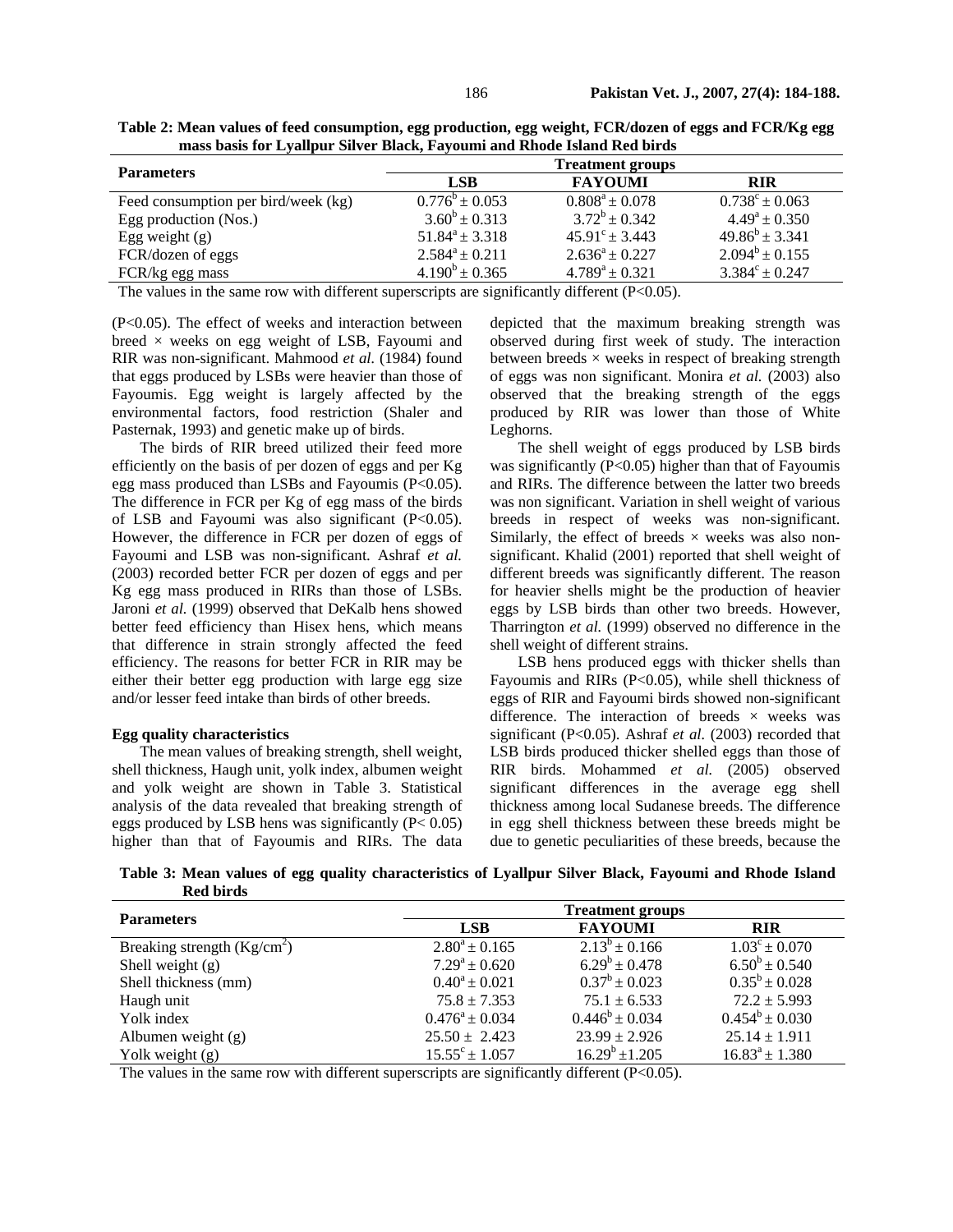ability to produce eggs with varying shell thickness is an inherited (25% heritable) character. Contrary to findings of the present study, Khalid (2001) found no difference in egg shell thickness amongst LSB, RIR and White Leghorn breeds. Hocking *et al.* (2003) also reported no difference in egg shell thickness of commercial and traditional breeds.

The results of the present study revealed that there was no difference in the Haugh unit values of eggs produced by LSB, Fayoumi and RIR birds. Khalid (2001) and Ashraf *et al.* (2003) also found that Haugh unit of all the experimental breeds was the same. Haugh unit determines the albumen quality; higher Haugh unit means better albumen quality. These results show that the quality of albumen contents present in eggs of three breeds is the same.

The yolk index of eggs produced by LSB birds was significantly (P<0.05) higher than those of Fayoumi and RIR. However, yolk index of eggs of RIR and Fayoumi showed non-significant difference. Difference in yolk index of various breeds regarding the effect of weeks was also significant (P<0.05). However, the difference due to breeds  $\times$  weeks interaction was non significant. Haq (1995) also observed that different breeds had different yolk index. However, Khalid (2001) observed that yolk index of different experimental breeds did not show any difference amongst them.

The RIR birds produced heavier yolk than that of the Fayoumis and LSBs. Yolk weight of eggs of Fayoumi was also higher than that of LSBs (P<0.05). The effect of weeks on yolk weight was also significant  $(P< 0.05)$ , whereas, interaction between weeks  $\times$  breeds was found to be non significant. These results are in line with the findings of Silversides and Scott (2001) and Silversides *et al.* (2006), who observed that yolk weight of different strains differed significantly. However, the difference in albumen weight among hens of the three breeds was non significant.

Cost of feed consumed by LSB, Fayoumi and RIR birds was Rs. 3759, 3914 and 3575, respectively, during the experimental period. The miscellaneous cost including the cost of labour, electricity, litter, disinfections, medications and vaccination summed up Rs. 500. Thus, the total calculated cost of production was Rs. 4259, 4414 and 4075 in the respective breeds. The layers of LSB, Fayoumi and RIR produced 1080, 1116 and 1347 eggs, respectively during the experimental period. These eggs were sold at the rate of Rs. 54 per dozen. The income from the sale of eggs was calculated to be RS. 4860, 5082 and 6061 in the respective breeds. This shows that RIR layers fetched

more profit (Rs. 1985) than that of Fayoumi (Rs. 668) and LSB (Rs. 601).

Based upon the results of this study, RIR birds produced more eggs and utilized their feed more efficiently along with more profit margin than its counterparts. Keeping this in view, maintenance of RIR birds can be recommended in rural areas to enhance egg production in rural poultry population.

### **REFERENCES**

- Ashraf, M., S. Mahmood, M. S. Khan and F. Ahmad, 2003. Productive behaviour of Lyallpur Silver Black and Rhode Island Red breeds of Poultry. Int. J. Agri. Biol., 5: 384-387.
- Haq, A., 1995. Effect of various light and feed restriction regimes during rearing period on the subsequent production performance of egg strain layers. PhD Thesis, Univ. Agri., Faisalabad, Pakistan.
- Hocking, P. M., M. Bain, C. E. Channing, R. Fleming and S. Wilson, 2003. Genetic variation for egg production, egg quality and bone strength in selected and traditional breeds of laying fowl. British Poult. Sci., 44: 365–373.
- Jaroni, D., S. E. Scheideler, M. Beck and C. Wyatt, 1999. The effect of dietary wheat middlings and enzyme supplementation. 1. Late egg production efficiency, egg yields and egg composition in two strains of Leghorn hens. Poult. Sci., 78: 841-847.
- Khalid, S., 2001. Comparative study of egg quality characteristics of Rhode Island Red, Lyallpur Silver Black and White Leghorn breeds. MSc Thesis, Government College, Faisalabad, Univ. Punjab. Lahore, Pakistan.
- Leeson, S., L. Caston and J. D. Summers, 1997. Layer performance of four strains of Leghorn pullets subjected to various rearing programs. Poult Sci., 76: 1-5.
- Mahmood, S., M. R. Chaudhary, M. D. Ahmad and M. Z. Siddiqui, 1984. Productive behaviour of Lyallpur Silver Black and Fayoumi breeds of poultry. Pakistan Vet. J., 4: 223-226.
- Mohammed, M. D., Y. I. Abdalsalam, A. R. M. Kheir, W. Jin-yu and M. H. Hussein, 2005. Comparison of the egg characteristics of different Sudanese indigenous chicken Types. Int. J. Poult. Sci,. 4: 455-457.
- Monira, K. N., M. Salahuddin and G. Miah, 2003. Effect of breed and holding period on egg quality characteristics of chicken. Int. J. Poult. Sci., 2: 261- 263.